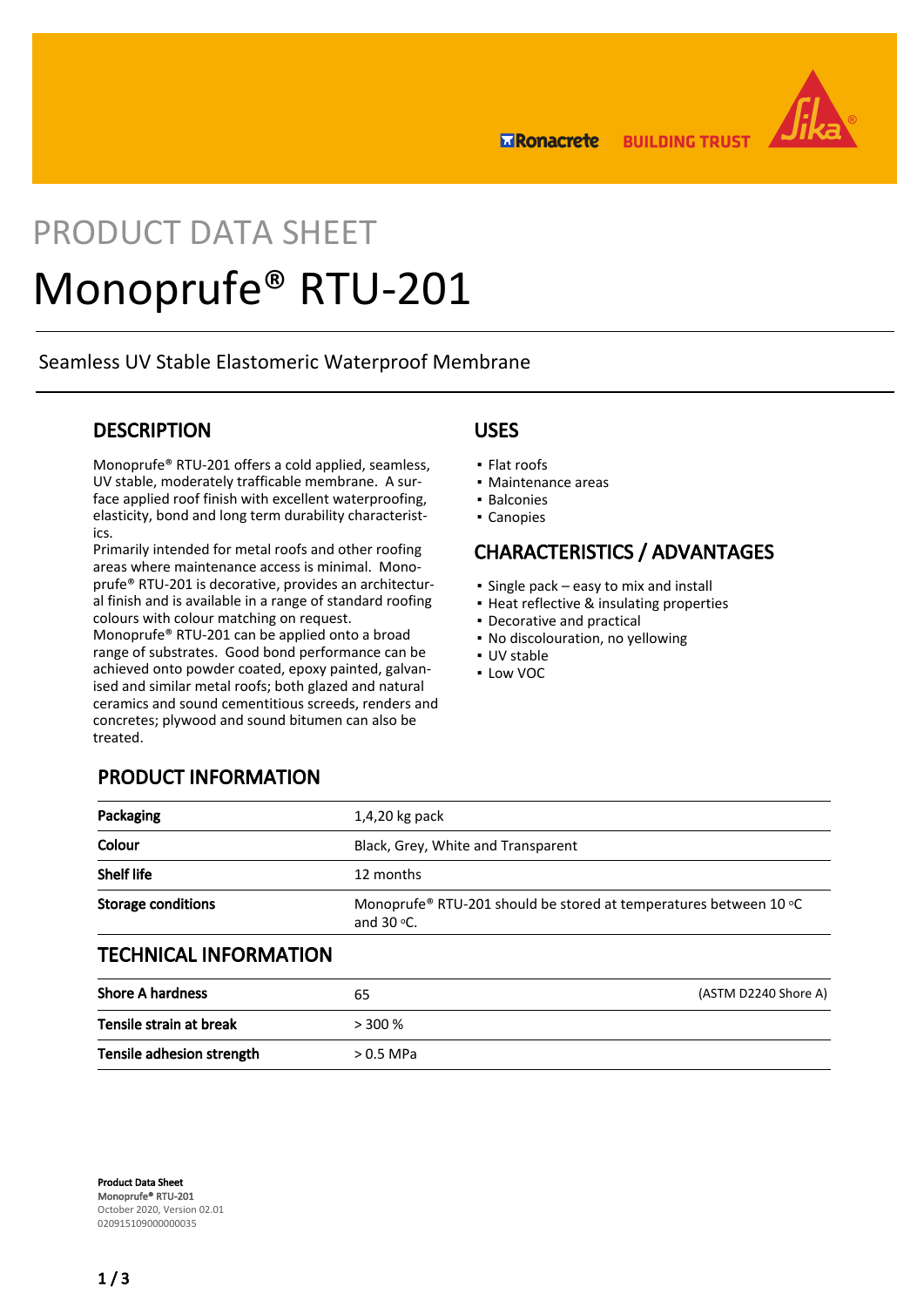## BASIS OF PRODUCT DATA

All technical data stated in this Product Data Sheet are based on laboratory tests. Actual measured data may vary due to circumstances beyond our control.

## ECOLOGY, HEALTH AND SAFETY

For information and advice on the safe handling, storage and disposal of chemical products, users shall refer to the most recent Material Safety Data Sheet (MSDS) containing physical, ecological, toxicological and other safety-related data.

## APPLICATION INSTRUCTIONS

### SUBSTRATE PREPARATION

Monoprufe® RTU-201 must be applied onto clean cool metal or sound concrete, screed or similarly supportive ceramic substrate. The substrate should be clean, free of oil, grease and other removable contaminents. Open textured surfaces like mortar or concrete should be slightly damp. Some substrates, especially poor or textured ones may require a primer such as Sikalastic®-500 Acrylic Primer HK to ensure a good bond. If in doubt we strongly advise you to conduct trials with and without the primer. New concrete should be left for 28 days before applying Monoprufe® RTU-201. Substrate should be completely dry. In case of raining, let the concrete substrate dry for 3 days before application.

After application Monoprufe® RTU-201 is typically about 1mm thick and as such will show the contours and variations in the substrate. Make sure to make good any such variations before application. For best results Monoprufe® RTU-201 should be applied in at least 2 coats. An additional fibre reinforced detailing coat should be used over open joints, corners and interfaces and where differential movement may induce additional stress in the membrane.

#### MIXING

Monoprufe® RTU-201 is supplied pre blended and ready to use however after storage you may find some slight separation of components inside the bucket. This is normal and the product can be restored by a simple remixing using a slow speed mixer or light hand mixing with a spatula.

#### APPLICATION

#### Detailing Coat

For areas where excessive movement may be expected Sika insists on using Monoprufe® Fabric with Monoprufe® RTU-201 to reinforce those areas. In this case cut the fabric to the size and shape necessary in advance and apply onto the first coat as soon as it has been applied, i.e. while the first coat is still wet. A simple patting motion with the brush should be enough to bring the resin through the fabric. Allow this first coat to dry for at least 4 hours or until it can receive foot traffic without sustaining damage. Supplied in strips of 32 m long by 0.25 m wide the fabric can be cut for application across simple joints with an overlap of at least 50 mm each side or left at 250 mm wide for an overlap to 125 mm each side for the more complex areas and corners.

#### First Coat

Brush or squeegee & roll the first coat throughout the entire area to be treated. If the surface has been primed then the primer must be dry before commencing the application. Work the material into the surface concentrating on the rough areas and aiming to apply approx. 1.5 kg to 2 kg per m2 of mixed product. This will depend on the condition of the substrate but should equate to a little less than 1mm in thickness.

**BUILDING TRUST** 

Product Data Sheet Monoprufe® RTU-201 October 2020, Version 02.01 020915109000000035



**Transporter**